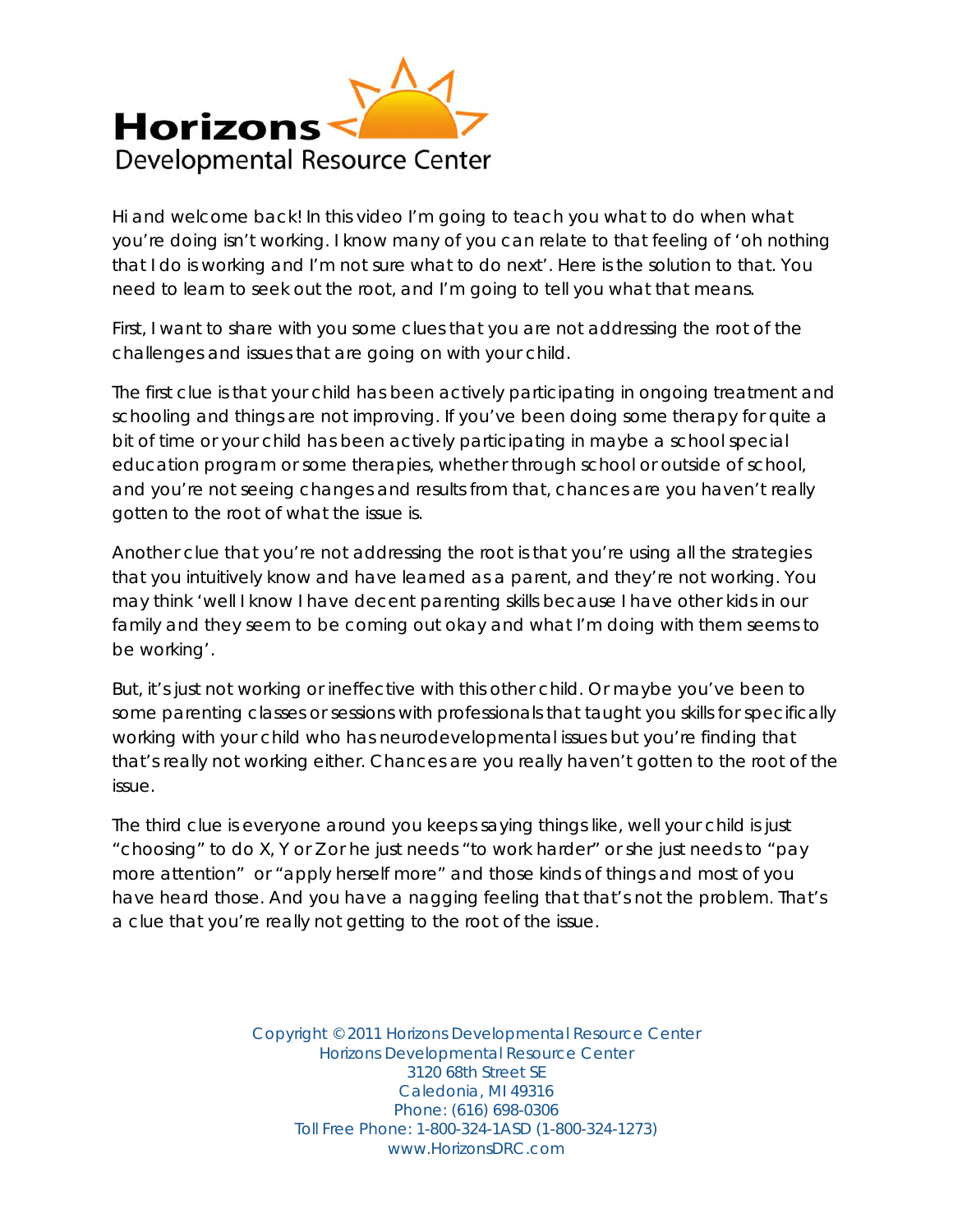

I know so many parents who have gone along with that thought process that other people have told them, 'well your child is not applying himself', or 'if he would pay attention better', or 'maybe if you did something about the attention'. Or 'maybe if you incentivized him with reward systems for working harder or getting more things done or choosing to do more appropriate behaviors'.

I know parents who have spent a lot of time and energy going down that path and implemented those things and then they find that that's really not working either. The child's development isn't improving or it's not improving at a very fast pace.

And I find that parents intuitively know with their kids when it truly is an issue of just the child not applying himself or just an issue of attention or of making a choice. I find with the parents I work with that they really do intuitively know when it's that issue or it is something more. And for the vast majority of these kids, these are the kinds of things people have been saying about them for years and it's far from just an issue of them making a choice or just them needing to attend better.

If those are the kinds of things you're hearing over and over again and things aren't improving chances are you're not getting to the root of the issue. Here is how to seek out the root of the problem.

The first thing is you have to understand that there are developmental foundations for every skill and behavior you want your child to attain. So whether it's an academic skill or something like tying shoes or having a friend or carrying on a conversation take any skill or ability, there are developmental foundations that set the stage for those kinds of skills. And if those developmental foundations have not been firmly developed and there are gaps in the development in those areas your child is not going to be able to learn and perform higher level skills and behaviors at an appropriate level.

Let's take an example that I come across a lot in my practice where families come in and they say, well my child is doing okay in school and these other areas but I'm really worried about him socially. I'm really worried because he doesn't really have any friends and I'm worried about him feeling left out and not having anybody or relationships in the future.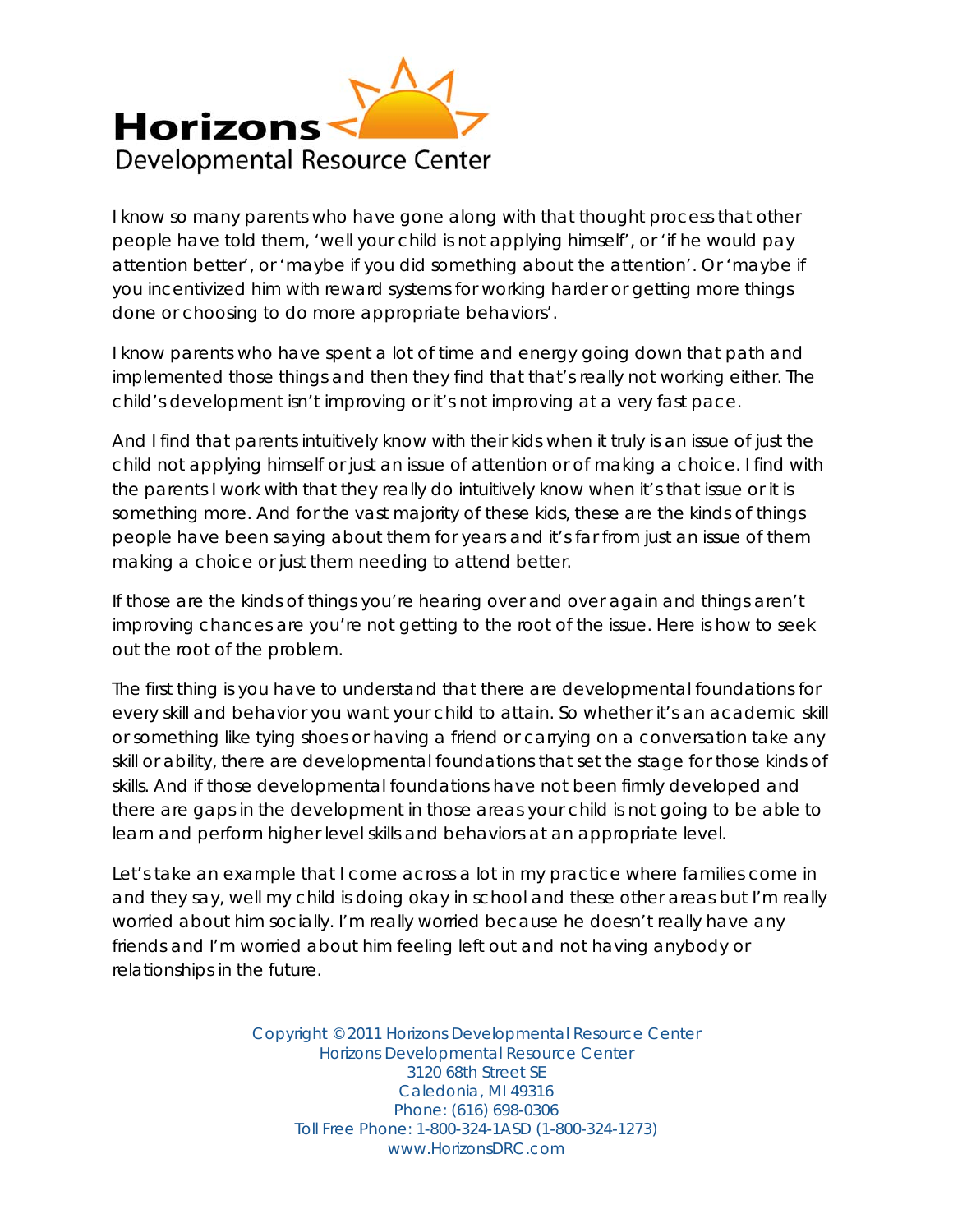

They may have tried a lot of different things for that. They may have tried social skills groups, play dates and all different kinds of things and it is still not coming together for their child. The reason for that is because there are many, many developmental foundations that start within the first months and year of life that set the stage for an individual to have higher level and more sophisticated friendships and relationships once a child hits school age and beyond.

Most developmental foundations in the areas of interactions, relationships, communication, motor development - if those aren't there it's going to make it very hard for the child to engage in age appropriate peer relationships with other kids. The same thing goes for learning how to read or how to write.

Handwriting is a big issue. Families will say 'oh I've practiced and practiced and he's been in OT forever for that and we've been doing all kinds of things with it and his handwriting is still iffy at best'. Well, when you look at handwriting there are many, many developmental foundations that set the stage for appropriate effective handwriting. Things like muscle control and muscle tone, being able to focus on one thing for a period of time, being able to visually track things, being able to coordinate what my eyes are seeing and what my hands are doing. All of these kinds of things are developmental foundations that set the stage for learning how to do handwriting.

Now the thing is many kids when they enter the school system or start hanging out with other kids or whatever the skill area might be, they already have the earlier developmental foundations in place to be able to learn those new higher level skills when they are put in a situation where they have the opportunity to learn things like friendships and those kinds of things.

But for kids with neurodevelopmental issues, many times there are gaps or holes in those foundations and that makes it very challenging when they do get to enter situations like school where it's time to learn and do handwriting or reading or whatever it is. It makes it very challenging for them to learn and move along in that process because they are missing all of these things that should have come before that.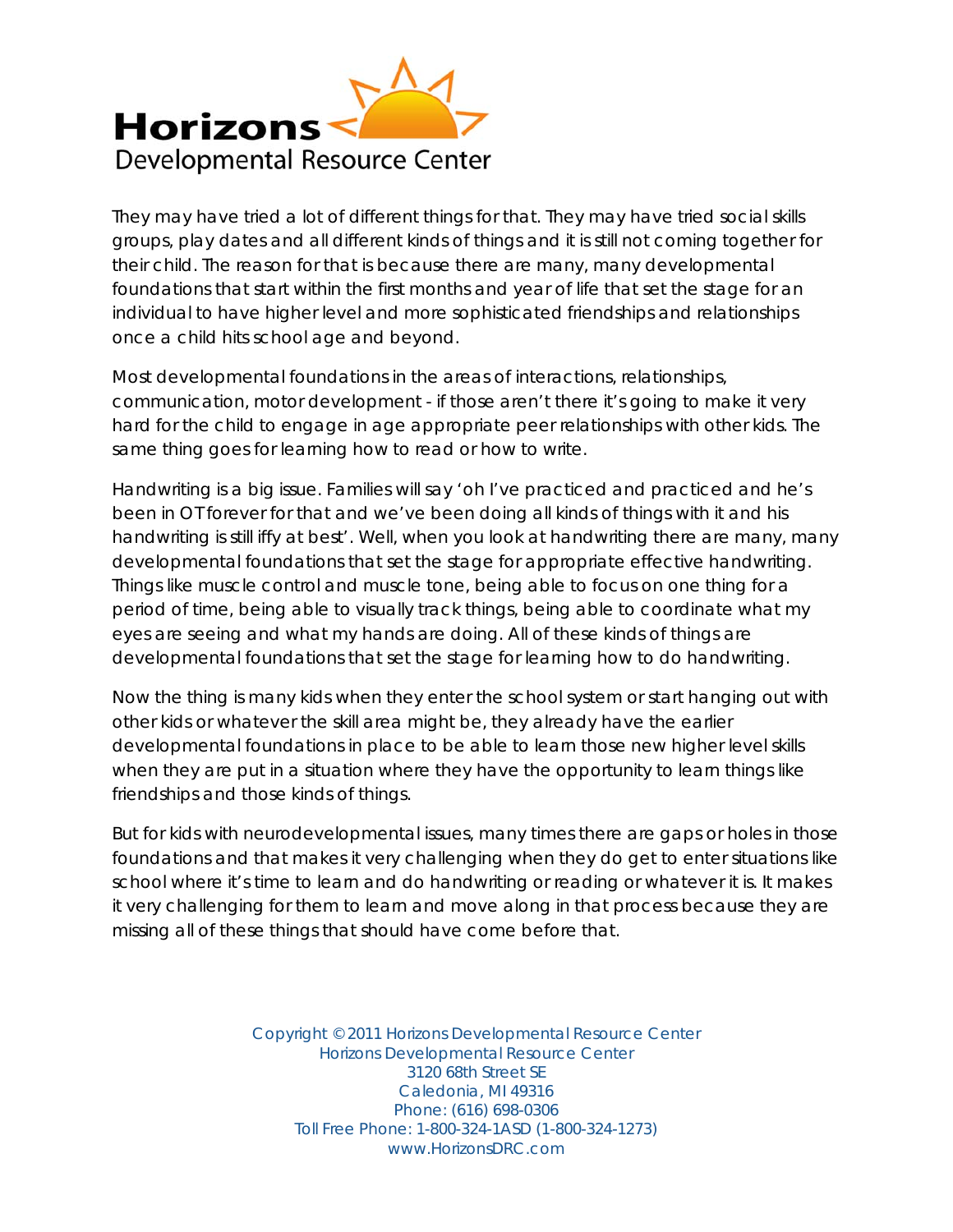

You have to realize that there are developmental foundations that go way back in the process of development that form the foundation for all of the skills and behaviors that your child is struggling with right now.

The second thing I want you to think about is to identify the skill you want your child to master and then get information about what foundations are required. For example, let's say you want your child to be able to carry on an appropriate conversation. There are many foundations that come before being able to engage in a conversation.

Obviously, you are probably aware of things like well they have to be able to speak. Well, yes, that's typically a part of a conversation. But there is way more than just being able to speak that goes into that. There are developmental foundations of understanding relationship, understanding interaction, understanding the ebbing and flowing and giving and taking that goes into interacting and is a huge part of conversation. Being able to have an appropriate vocabulary and being able to understand the meaning and context of information. These are all some of the developmental foundations that pave the way for being able to appropriately being able to engage in conversation.

Yet many times kids go through treatment protocols or skill building programs where they are taught the steps of how to have an appropriate conversation, and it has nothing to do with those developmental foundations. Then parents wonder why their child, in real life, can't carry on a conversation. It's because they were taught how to have a conversation in a way that is completely devoid of meaning number one and it doesn't take into account the real root of the problem. We need to get information about what foundations are required.

Talk to the therapists working with your child. Talk to the people in the school. Look on the internet and read books about child development. Find checklists from pediatricians that talk about developmental components from birth all the way up through young adulthood. Look at those and really start to think about whether your child has these foundations. Is my child able to do these things? You'll probably be able to begin to see some gaps that will stand out to you and that gives you some insight as to what are the more root level things that are preventing your child from making progress in the higher level skills you want them to develop.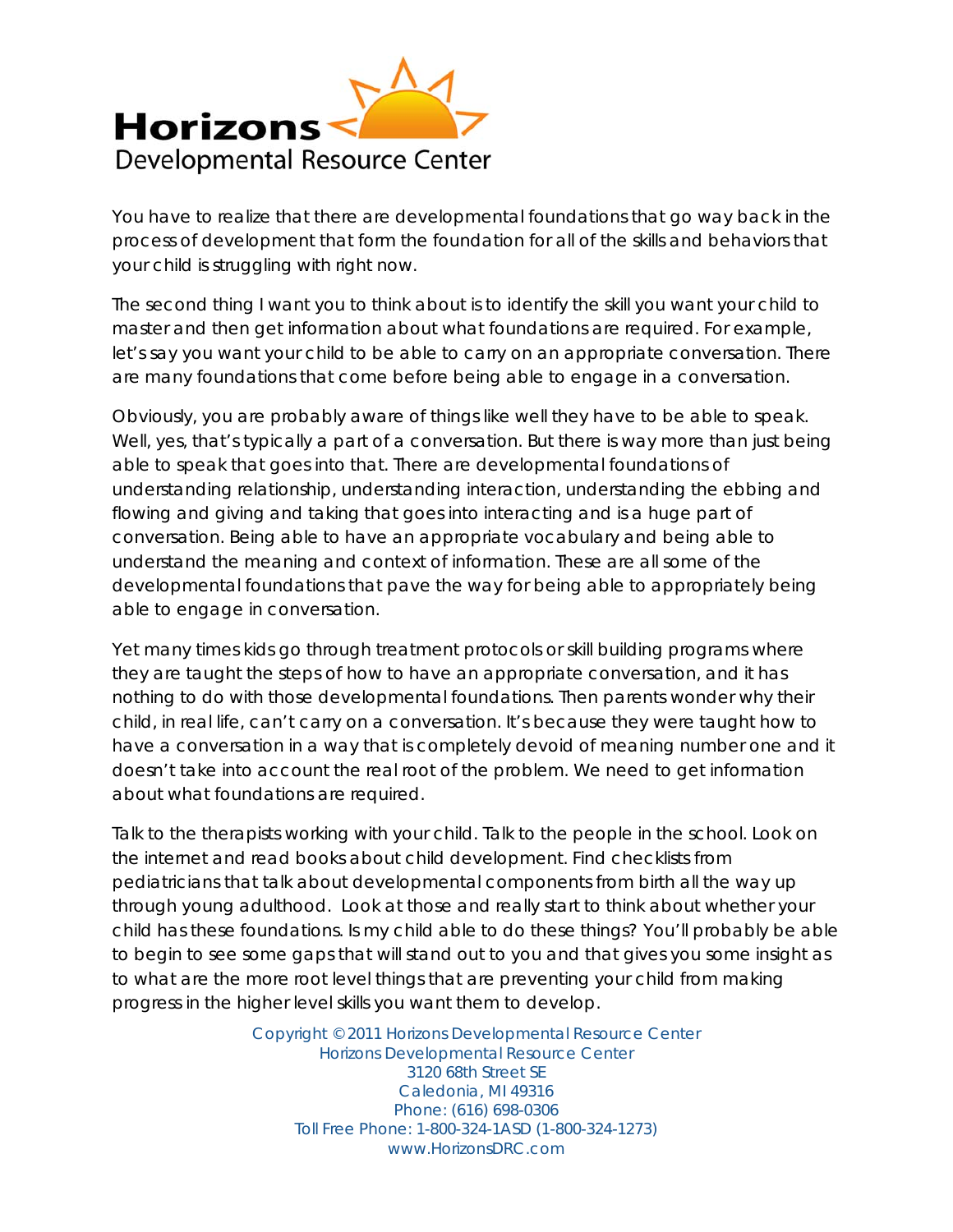

I also want you to get familiar with the concept of backing up to jump ahead. This is similar to what I talked about when I did the video on slowing down. I said that a lot of times we need to slow down in order to speed up. Now I'm talking about backing up to jump ahead.

You may feel really compelled to want to just jump ahead and start working on these things that are obviously a problem for your child. But I what I want you to realize is that by backing up and going deeper into development, by backing up and looking at earlier foundations and earlier developmental stages that need a lot of practice and skill development, you actually will allow your child to jump ahead much more quickly.

I talk about it also as a pyramid. You can't support the top of a pyramid if you don't have a solid base! You can keep trying to build and build the top of that pyramid but it's not going to stay up because it doesn't have a sturdy foundation.

The developmental milestones and foundations that come before higher level skills form the base of that pyramid. It allows those higher level skills that you're working on to have something to support it. So by backing up you are actually allowing for your child to jump ahead in his or her development.

What we find with most families is that by backing up and filling in those developmental gaps and holes that actually the child leaps ahead more quickly. Things that families were banging their heads against a wall to teach and teach and teach, and they weren't sticking, just naturally begin to develop as a result of filling in the gaps. And I have many, many families who share experiences about trying to so hard for so many years to try and work on something, only to find that when they backed up and filled in the gaps, their child developed those naturally on his own.

I also want to encourage you to continue asking questions and looking deeper. When a child isn't making progress with something, as a clinician that's always a red flag for me that I haven't gone back far enough and I haven't looked deep enough into the root of what the issue is. I want you to have that same way of thinking for your child.